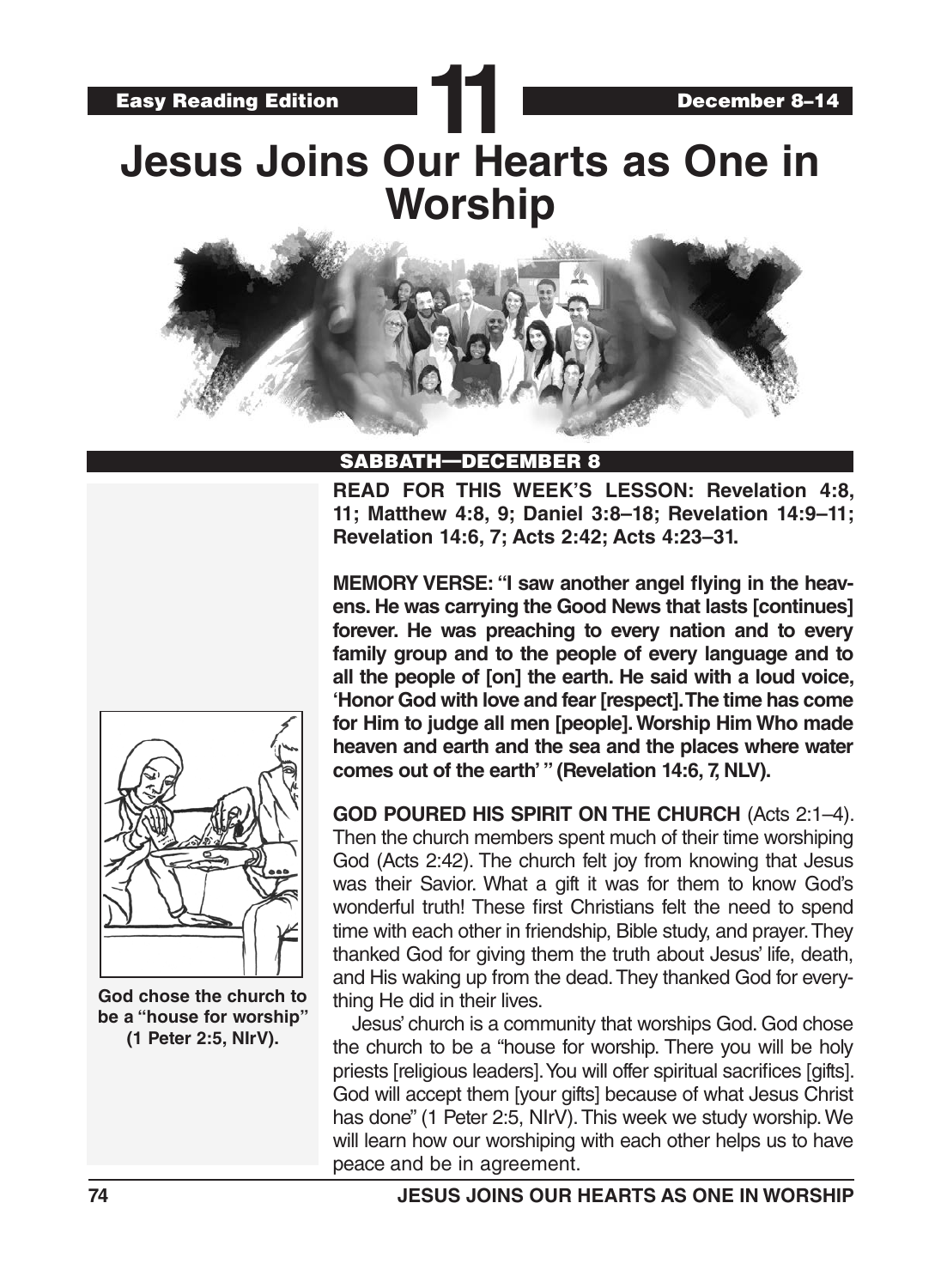# SUNDAY—DECEMBER 9 Lesson 11

# **LET US WORSHIP OUR GOD WHO MADE US AND SAVES US (Revelation 4:8, 11)**

When we talk about worship, we often talk about what worship is and how it is done. But what does worship really mean? What does it mean to worship God? Why do we worship? In Psalm 29:2, David says: "Praise the Lorp and honor his name! Worship the Lorp in all his holy beauty" (Psalm 29:2, ERV). This psalm helps us to start to understand what worship means. To worship the Lord, we must give Him the praise and the honor that He should have.

**Revelation 4 and 5 tell us about what happens in heaven when Jesus goes there after He wakes up from the dead. These chapters tell us that the people who live in heaven worship God and Jesus, who is God's Lamb. What reasons does everyone in heaven give us for their worshiping God and Jesus? For more hints, read also Revelation 4:8, 11 and Revelation 5:9, 10, 12, and 13.**

Revelation 4 and 5 show us what happens in the throne room of heaven. Jesus is worshiped as the Lamb of God and the Savior for all humans. Worship happens when humans show God their love and thankfulness for everything He does for them. Worship happens when we thank God for making us and for saving us. At the end of time, the people that Jesus saves will have grateful hearts that will praise Him for saving them (Revelation 15:3, 4).

So, worship is our giving thanks to God for everything He does for us: first, for making us, and second, for saving us. When we worship God, we give to God the praise, love, and obedience that belong to Him. Of course, the Bible shows us how God made us and saves us. Jesus came to this earth to show us more about God (read John 14:8–14). That is why Christians worship Jesus as the One who made them and saves them. Jesus' death and waking up from the dead are at the center of our worship.

When we Christians join in worship, we join together because we are filled with respect and thankfulness to God. Our worship of God should always start from these thoughts and feelings of respect and thankfulness.

**Think about all that God gave us when He gave us Jesus. Jesus made us and saves us from sin. Why should these truths be the reason for all of our worship?** 



**Worship happens when we thank God for making us and for saving us.**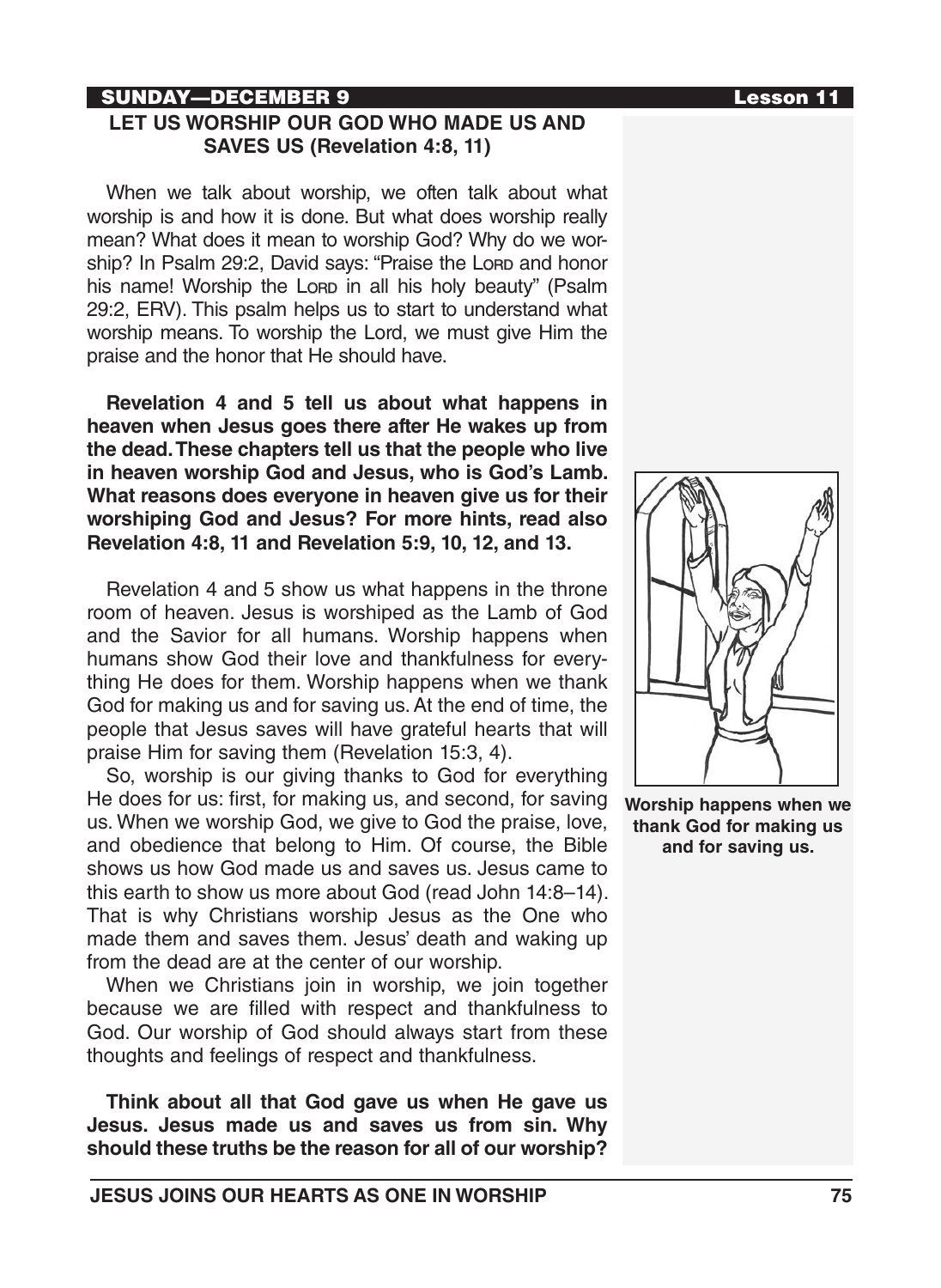## Lesson 11 MONDAY—DECEMBER 10

# **FALSE WORSHIP (Matthew 4:8, 9)**

**Matthew 4:8, 9 talks about Jesus' experience with the devil in the wilderness. The devil tries to get Jesus to sin three times. What is the third sin that the devil tries to get Jesus to do?** 

Satan's heart was full of pride. He told Jesus that he was the real ruler of this earth and owned all its glory and riches. Satan said he alone was worthy of praise and respect from everyone on the earth. Satan behaved as if he made the earth. Satan's words were an insult to God! Satan showed that he knew exactly what worship means: it means we must show honor and respect to God. God is the real owner of heaven and earth. God made the earth, not Satan.

**Read the story about the three Hebrew friends in Daniel 3 (pay special attention to verses 8–18). Now read about the end-time power that Revelation 13:4 and Revelation 14:9–11 talk about. In Revelation 13 and 14, what is the disagreement about? What is the most important idea in the stories from Daniel and Revelation?**



**Satan's heart was full of pride. He told Jesus that he was the real ruler of this earth and owned all its glory and riches.**

In Bible stories, Satan tries to move us away from our worship of God to false worship. We see Satan try to do that in the story of Cain and Abel, and again in the story of the three Hebrew boys in Babylon. Satan will try to do the same thing again at the end time (Revelation 16:2). Satan's false worship plan always tries to get people to worship him instead of God. Before Adam and Eve sinned, Satan wanted to be the same as God (Isaiah 14:14). Satan has not changed. The same thing that happened to the three young Hebrew men will happen in the end time to God's loyal people. They will be told that they will be put to death if they will not worship a false god.

"We have important lessons to learn from the story of the Hebrew young men on the plain of Dura. . . .

"An awful time of trouble lies ahead of God's people. During that time, we will need to have a strong faith that will not break. God's children must make it clear that they worship only God. They must show everyone that nothing will cause them to join other people in false worship. Not even the wish to save their own lives."—Ellen G. White, *Prophets [special messengers] and Kings*, pages 512, 513, adapted.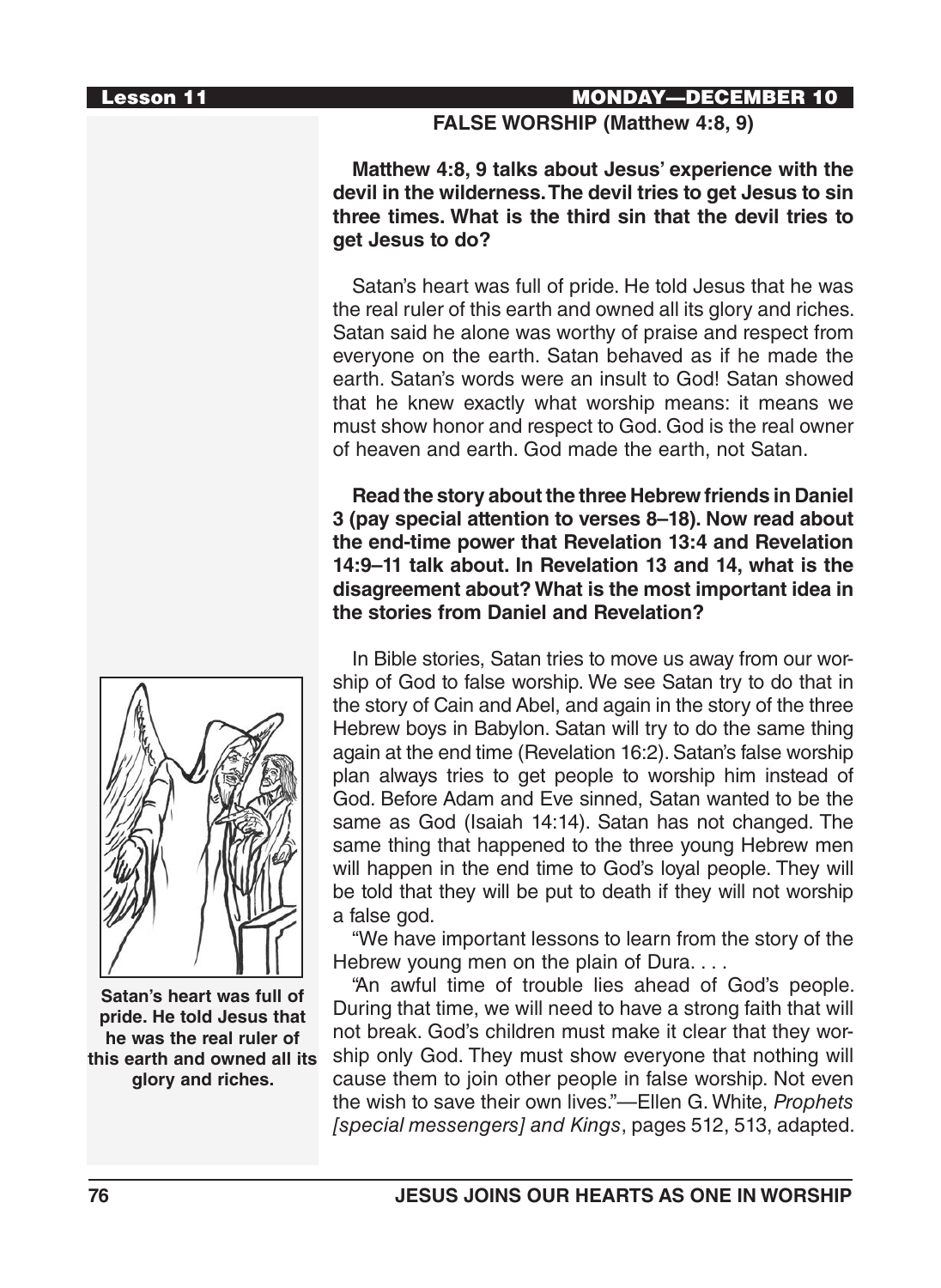# TUESDAY—DECEMBER 11 Lesson 11

# **THE FIRST ANGEL'S MESSAGE (Revelation 14:6, 7)**

Seventh-day Adventists believe that the Three Angels' Messages in Revelation 14:6–12 show them the work that God gave them to do in the end time. In Revelation 14:14–20, we can find the messages that God gave Seventh-day Adventists to share with people before Jesus comes back. God commands Seventh-day Adventists to preach these important messages with power to everyone who lives on the earth.

# **Revelation 14:6, 7 tells us the First Angel's Message. What is this message? What does this message tell us about God? Why does this message talk about worship?**

The First Angel's Message is for everyone on the earth (read also Matthew 24:14). We get the feeling that the "angel" must act and work fast. The first message tells people to fill their minds with God because " 'the time has come for God to judge all people' " (Revelation 14:7, ERV). God must judge His people first before Jesus can come back.

" 'Honor God with love and fear,' " the angel says in Revelation 14:7 (NLV). Many people do not obey God or worship Him. So, this message will make them afraid. But Jesus' followers will hear this message and feel love and respect for God. Jesus' followers look up to God. They see that He will do everything He promises to do. Then they will be filled with a deeper feeling of love for God.

" 'Worship God. He made the heavens, the earth, the sea' " (Revelation 14:7, ERV). These words help us remember the Sabbath commandment and that God made everything on this earth in seven days (read Exodus 20:8–11). God made the Sabbath to help us remember that His power made everything. The Sabbath also helps us remember that God is the only One who is worthy of our worship and praise.

At the end of time, the big war between God and Satan will be about worship. That is why the First Angel's Message invites everyone to worship God who made them.

"The big war between God and Satan at the end of time will be about worship. No wonder God sends the First Angel's Message to warn everyone on the earth to worship God as the One who made them. He is the only one worthy of our worship." —Ranko Stefanovic, *Revelation [secrets made known] of [from or about] Jesus Christ: Commentary [explanation] on the Book of Revelation* (Berrien Springs, Mich.: Andrews University Press, 2002), pages 444, 445, adapted.



**As Seventh-day Adventists, we believe that the Three Angels' Messages in Revelation 14:6–12 show us the work that God gave us to do in the end time.**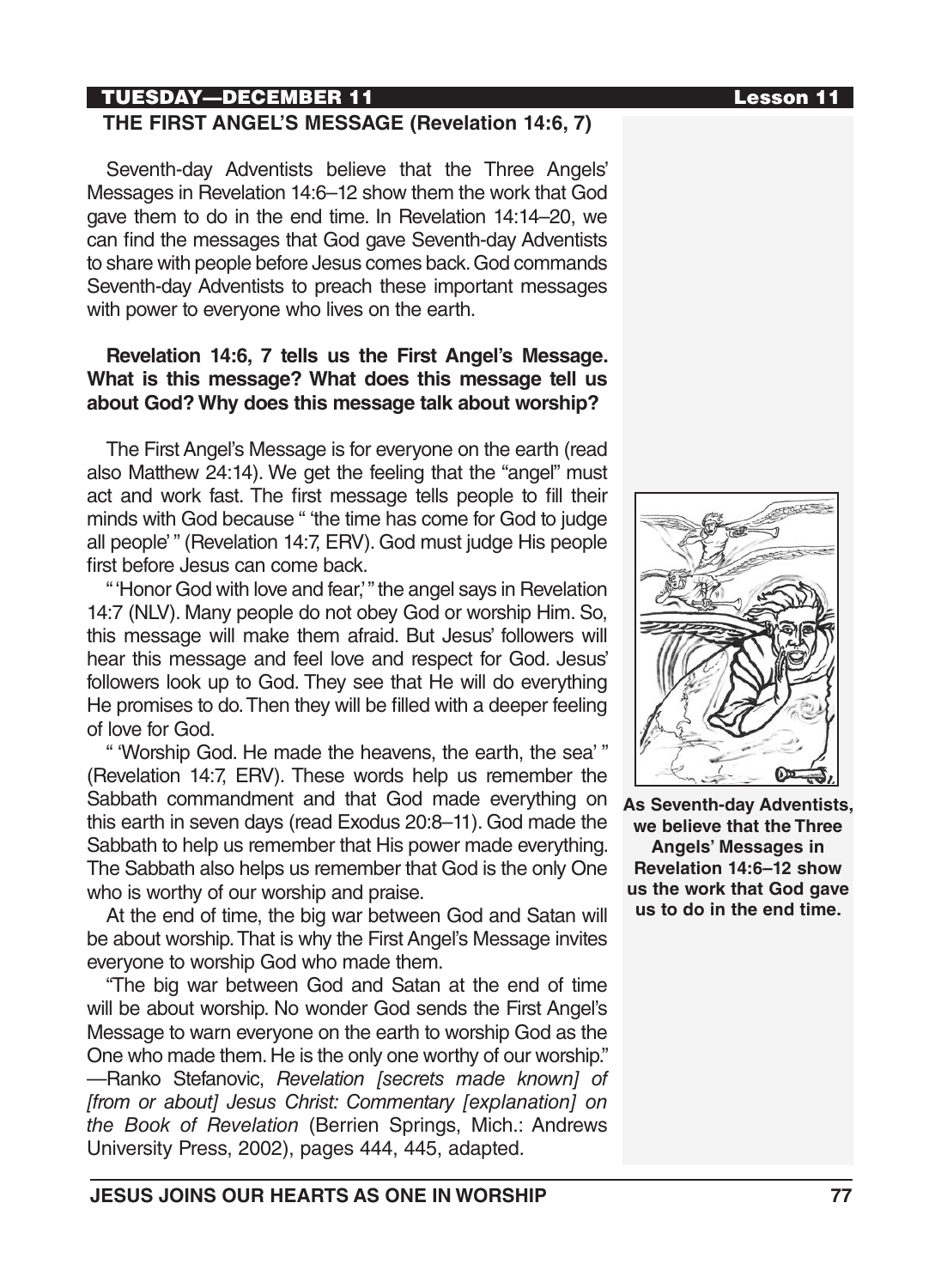# Lesson 11 WEDNESDAY—DECEMBER 12

# **BIBLE STUDY AND FRIENDSHIP (Acts 2:42)**

# **Acts 2:42 tells us some of the things that the New Testament Christians did when they worshiped together. What were some of those things they did?**

"The believers listened to the teaching of the apostles [leaders and teachers]. They shared everything with each other. They ate together and prayed together" (Acts 2:42, ERV). From the time the church first started, worship in the New Testament church always included Bible study. The first Christians studied the Bible to learn more about Jesus' work as their Savior. The new believers met together all the time to share with each other the blessings God gave them. They encouraged one another in their spiritual walk with God. They learned the holy truths from the Bible. These truths became their message to all the people on the earth.

**What do the verses below teach us about how important it is for us to study the Bible with other believers?**

**2 Kings 22:8–13**

**Acts 17:10, 11**

### **2 Timothy 3:14–17**

"Anywhere God's people preach the Good News, there will be people who hear it and want to do what is right. God will lead these people to study the Bible carefully. People who hear the truths for the end time should do the same thing the Bereans did. The Bereans studied the Bible every day to see if the message they heard was true. What will happen when people follow the example of the Bereans? Then there will be many more people who are loyal to God's law than there are now."—Ellen G. White, *The Acts of the Apostles [leaders and teachers]*, page 232, adapted.

Our truths join us as one people. Bible study is at the center of our worship of God and our agreement as His people. When we come together to worship, the Bible gives us words from God. These words lead our lives and help us get ready for Jesus' Second Coming.

**How deep is your knowledge of Bible truth?**



**When we come together to worship, the Bible gives us words from God.**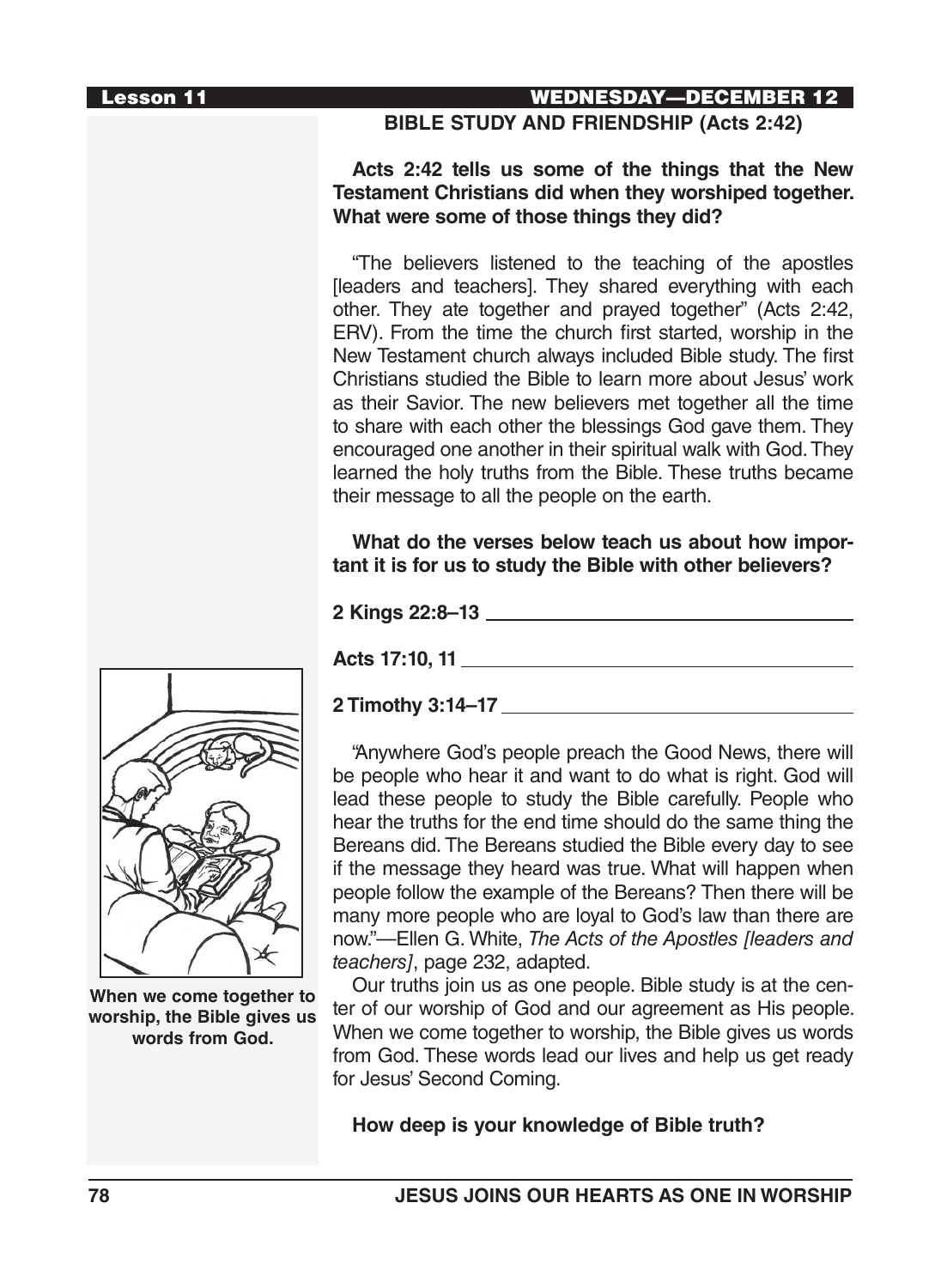### **How can our praying together for people help us join**

need for prayer (Ephesians 6:18, 19).

**more closely with each other in the church?**

**JESUS JOINS OUR HEARTS AS ONE IN WORSHIP 79**

**The bread and the drink helped believers remember Jesus' death and resurrection. The resurrection was the time when Jesus woke up from the dead.** 



## THURSDAY—DECEMBER 13 Lesson 11 **EATING AND PRAYING TOGETHER (Acts 4:23–31)**

At times, the New Testament church had problems. But God joined the members as one in their faith in Jesus. They agreed about the work God gave them to do. They believed that God wanted them to share the Good News about Jesus with everyone on earth. God joined them as one people in the truth. The church also showed that they were joined as one in many other ways.

"They ate together and prayed together" (Acts 2:42, ERV). During a meal, a church member blessed the bread and the drink. The bread and the drink helped Christians remember Jesus' death and resurrection. The resurrection was the time when Jesus woke up from the dead. The believers expected Jesus to come back soon. The first Christians spent their time remembering Jesus' life and His work. They loved to talk about Him with each other at their meals. The meals they shared became part of their worship time. "Day after day they went to the house of God together. In their houses they ate their food together. Their hearts were happy" (Acts 2:46, NLV). "The believers praised God and were respected by all the people. More and more people were being saved every day, and the Lord was adding them to their group" (Acts 2:47, ERV). No doubt this time of friendship helped the church to grow stronger.

**What examples of Christians praying together do we** 

The church members in New Testament times loved to talk to God. They never failed to ask Him for what they needed when they got together to worship. In Paul's First Letter to Timothy, Paul tells him that it is very important for Christians to pray when they get together (1 Timothy 2:1). In his letter to the Ephesians, Paul also talked about the

**find in the book of Acts? What did they pray for?**

**Acts 4:23–31**

**Acts 1:14**

**Acts 12:12**